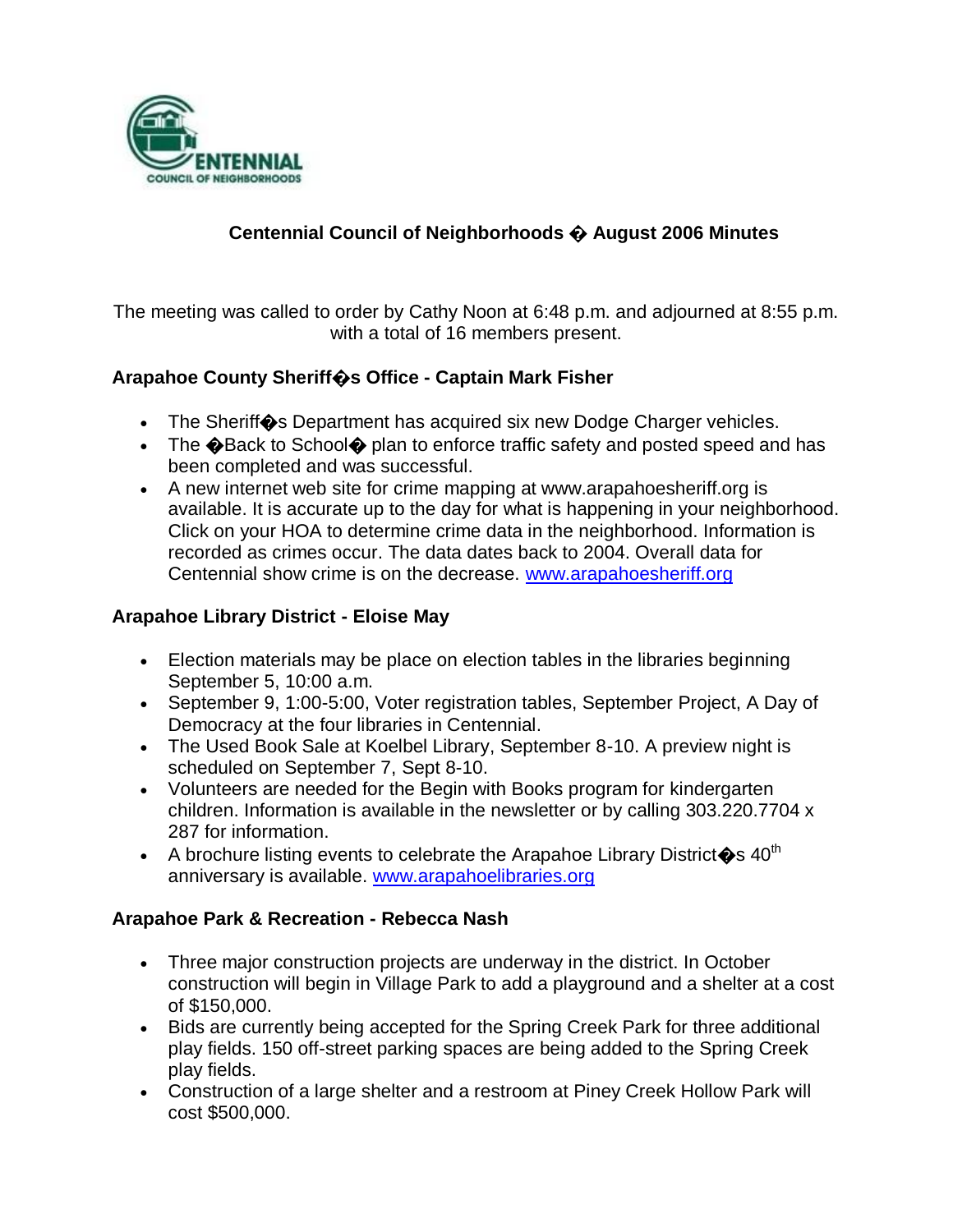- The district would like to put trails through Saddle Rock Ridge which involves negotiations with Conoco Phillips on the shared easement. Results are yet to be determined. Work on Copper Leaf Park is also underway.
- A new federal requirement requires that no new asphalt trails should be built in open space and wetland areas to allow for storm water control. [www.arpd.org](http://www.arpd.org/)

## **Fire District - Chief Jerry Rhodes, Cunningham Fire Department**

- The new fire station at Buckley & Smokey Hill Road will be operational in mid-September.
- On October 7, an Open House will be held at the above fire station from 9:00- 12:00 a.m. with a pancake breakfast.
- There are three new recruits from Cunningham Fire District at the Parker Fire Academy. Training concludes in late September at which point the recruits will be assigned to their fire stations.
- The development of the Arapahoe Road Station remains on track. Station 76 will open in October in the Parker Fire District.
- A new ladder truck at Station 32 (Quebec and Orchard) is a Sutphen aerial truck
- The week of October 9 is National Fire Prevention Week. Check your fire district website for activities.
- [www.cfpd.org](http://www.cfpd.org/) [www.littletongov.org](http://www.littletongov.org/) [www.parkerfire.org](http://www.parkerfire.org/) [www.southmetro.org](http://www.southmetro.org/)

## **South Suburban Parks & Recreation - Jean Flynn**

- The district is in the midst of the budget process. On Wed., Sept. 13, 7:00 p.m., the Board will take public comment. At the October 4 meeting at 7:30 p.m., the Board will discuss fees for the coming year.
- A 30 Punch Card with 5 free punches is available for admission to park facilities and offers substantial savings. Other savings will be available in the future.
- Puppy Paddle will be open at Holly Pool, on Sat., Sept. 9, \$5.00/dog from 2:00- 4:00 p.m. and 5:00-7:00 p.m.. Family members are free. Dogs must be supervised by someone 16 years or older. Information is available on the web site.
- Walnut Hills Park reconstruct has been completed and it is lovely. [www.sspr.org](http://www.sspr.org/)

## **City of Centennial**

- A special meeting to hear public comments on the budget process is scheduled on September 11.
- At the September 6, Study Session, the Council will have a briefing on the neighborhood traffic policy and procedures and will hold a public hearing on a proposed ordinance on possession of tobacco products by minors. It was authored by the Centennial Youth Commission.
- Havana Street north of Arapahoe Road has been reopened to traffic ahead of schedule. Peakview is now a through street east of Havana.
- Light Rail Stations will be opened on November17with a ribbon cutting. On November 18, family festivities are scheduled up and down the line for visitors. [www.centennialcolorado.com](http://www.centennialcolorado.com/)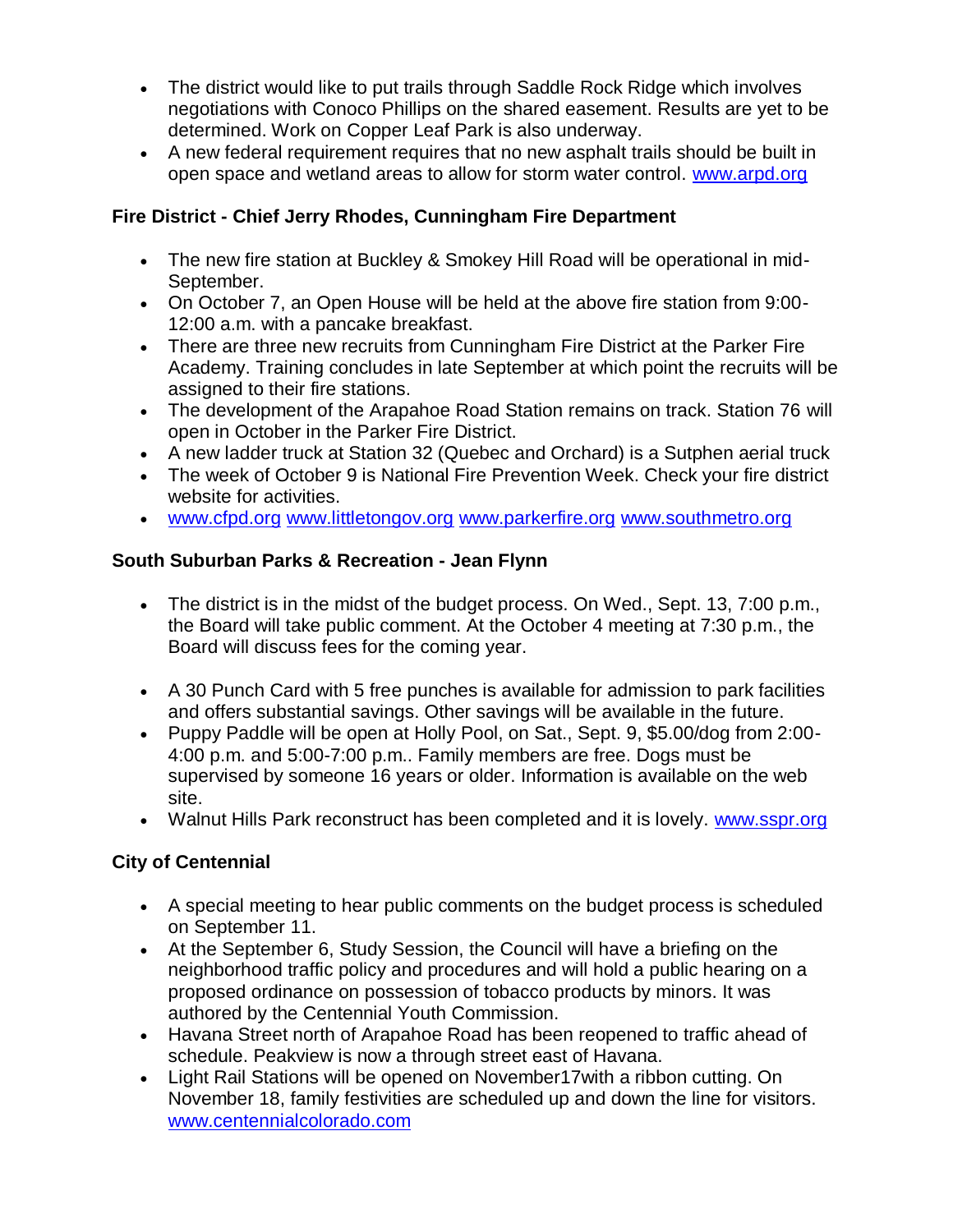#### **Storm Water Authority (proposed) -Steve Gardner**

The creation of the Southeast Metro Stormwater Authority is being proposed to close the funding gap and meet stormwater needs and to meet current regulations. Mr. Gardner described the challenges related to stormwater management in Centennial including flooding, safety concerns, aging infrastructure, and others. Current funding needs annually are \$6.5 million -\$8million with current spending on average of \$1million - \$1.5 million leaving an annual gap of over \$4 million.

Local governments must implement Federal Environmental Regulations and NPDES requirements of the Clean Water Act. Fines exist for non-compliance.

Studies recommend formation of an Authority. Feedback was solicited from several organizations including CenCON, Stormwater Advisory Committee (SWAC), Stormwater Steering Group (SSG). Enabling legislation was passed to allow the formation of an Authority through an IGA (Inter-Governmental Agreement) between these entities: Centennial, Arapahoe County , ACWWA (Arapahoe County Water and Wastewater Authority), Inverness Water and Sanitation District and East Cherry Creek Valley Water and Sanitation. 20 such Authorities exist in Colorado. By creating an Authority, one entity would bear the burden of regulatory compliance/permitting and reduce liability for the City, County and the Districts involved.

Authority Board: The entity would be governed by a six-member board: three appointed by the City, [Council Members Bart Miller, Ron Weidman and Andrea Suhaka] and two from the County [Commissioners Rod Bockenfeld and Bernie Zimmer], and one member from the Special Districts.

Stormwater Fee & Financial Analysis: The fee would be determined by the extent to which each property contributes to stormwater runoff, amount of impervious area on property, level of service provided, and program needs. An average single residence will likely range fro \$5-\$6.25 per month. This range is in-line with other Metro Denver stormwater rates.

The rate will be finalized following public comment/feedback. The proposed rate is somewhat high due to the aging infrastructure and other needs. Comparison rates from other cities were available.

Boundaries: City of Centennial, parts of unincorporated Arapahoe County out to the Coal Creek watershed boundary and a small portion of Douglas County. CIP /maintenance would be regular and equitable within the boundaries.

Scheduled implementation: The County and City have approved the IGA and Special Districts are considering the IGA. Fees finalized in October. County tax bill would be the mechanism for tax collection. January 1, 2007, is date for Authority to begin stormwater operations. Tax bills are received in the first quarter of 2007. Fee is not subject to TABOR.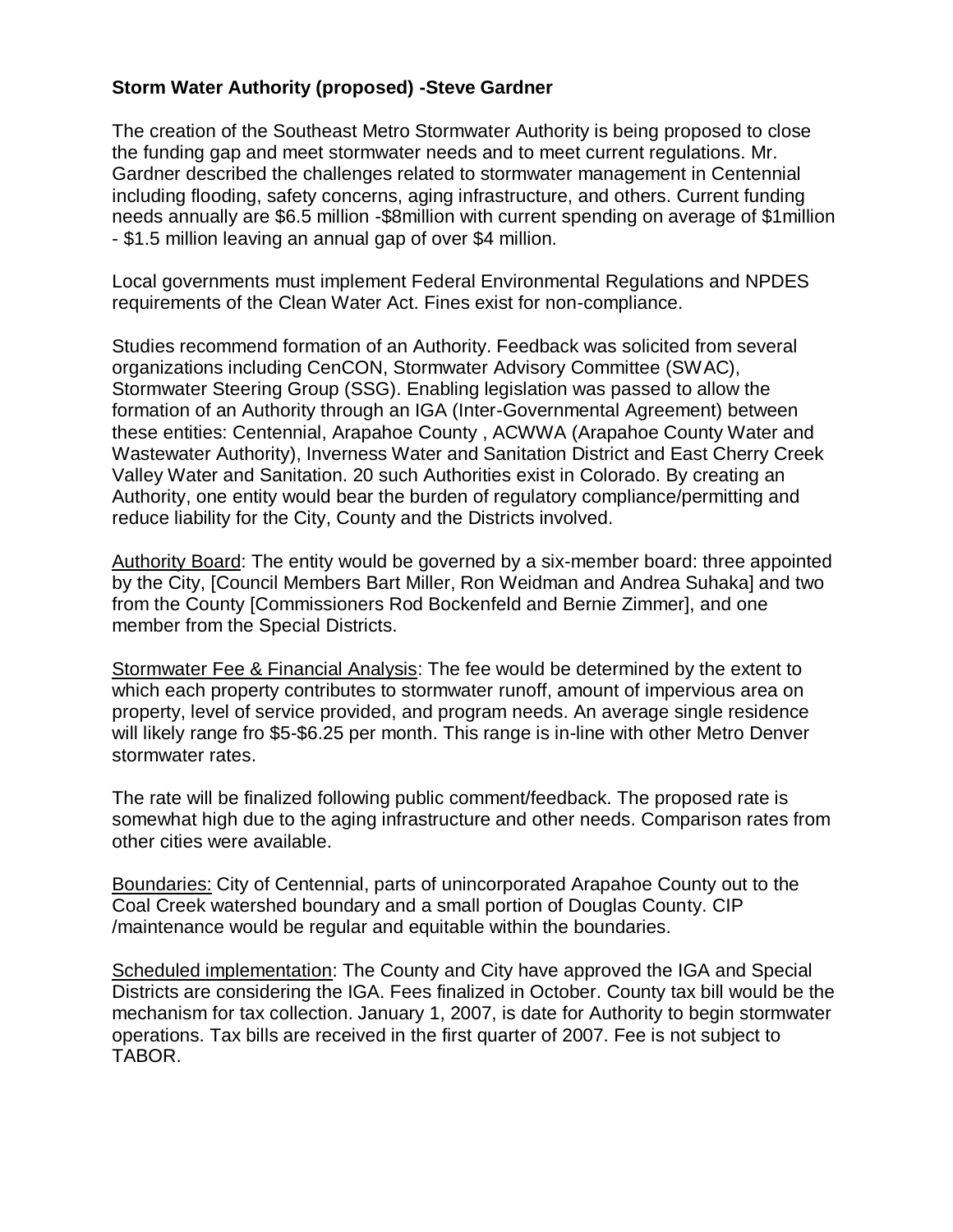## **TABOR Ballot Issue (Centennial) - John Pazour and Bob Widner**

Bob Widner, City Attorney, presented the history of TABOR stating it was designed to restrain growth in government and to provide voters the opportunity to approve fiscal policy. Voters approve: new taxes and tax increases, debt, limitations on types of taxes [no real estate taxes] and limits spending by limiting revenue collection. He explained the implications of the base year of revenue for Centennial, the next year of spending is limited by increase in property values and CPI. He also described the ratchet effect, De-Brucing [gives the voters $\clubsuit$  the authority to allow governments to keep excess revenue]. Voters may approve both waivers and to increase the revenue limits.

John Pazour, City Manager explained that City revenue from the property tax, sales tax and use tax is already debruced. He described the current City budget. [Figures may be found in the recent mailing of the Centennial Connection, the city newsletter] of City services and revenue. The items in the budget not deBruced include Road Funds, Fees & Fines, & Franchise Fees which represent 39% of the budget. He discussed the implications of a refund on the ability of the City to provide services and said the refunds can only come from exempt revenues. He did a comparison of Centennial services with other metro area cities with Centennial having 1/3 fewer staff than those cities. He noted that streets and roads had not been adequately funded and the projected 2007 costs of materials would increase [asphalt +25%, concrete +50%, and increases for fuel uncertain].

| Year | <b>Total Refund</b> | <b>Per Capita Refund</b> |
|------|---------------------|--------------------------|
| 2005 | \$100,248           | \$0.97                   |
| 2006 | \$1,579,429         | \$15.33                  |
| 2007 | \$450,653           | \$4.38                   |

Projected Refund:

Note: Administrative costs are not included and would come out of the refund.

Proposal: Council will likely seek to DeBruce all revenue sources not already DeBruced for a period of time and could earmark those revenues for items such as street repair, maintenance, open space, and public safety. Leaving any revenue source on the table puts the City in the possible position of a Tabor excess and need to refund a possibly very small dollar amount. Council will consider this topic on September 6, 2006 for the November ballot.

NOTE: Council has since approved placing a debrucing question on the November 2006 Ballot.

[www.citizen@centennialcolorado.com](http://www.citizen@centennialcolorado.com/) or 303.754.3412.

#### **CenCON Reports President -Cathy Noon**

 Working toward Neighbor to Neighbor Roundtable on September 20 at the City offices. RSVP at CenCON.net.